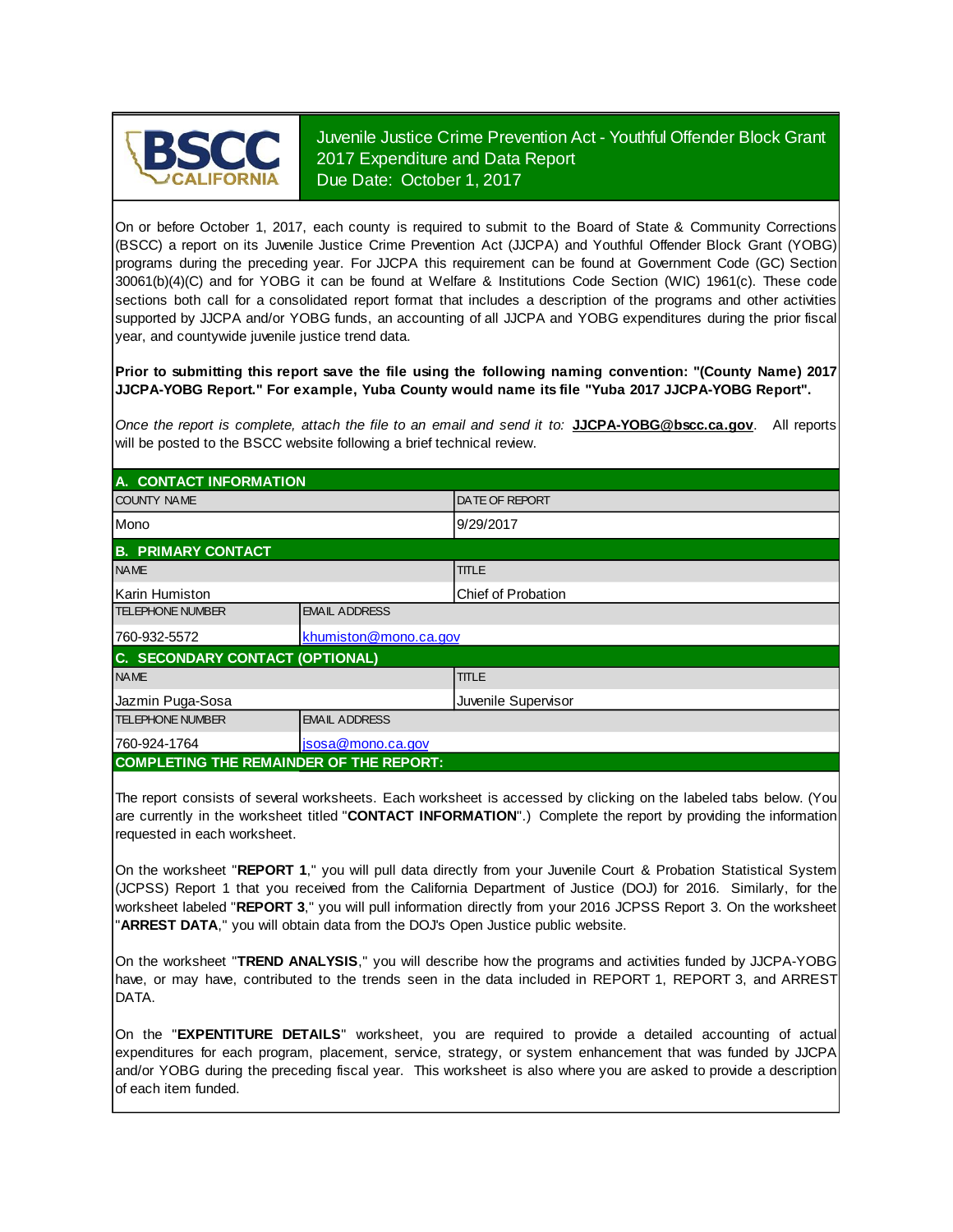### **COUNTYWIDE JUVENILE JUSTICE DATA for:** *Mono*

*In the blank boxes below, enter the data from your Report 1 received from DOJ as titled below:*

**Referrals of Juveniles to Probation Departments for Delinquent Acts, January 1 - December 31, 2016 Age by Referral Type, Gender, Race/Ethnic Group, Referral Source, Detention, Prosecutor Action, and Probation Department Disposition**

**Report 1**

#### **Probation Department Disposition**

| <b>Informal Probation</b> |    |
|---------------------------|----|
| <b>Diversions</b>         | 11 |
| <b>Petitions Filed</b>    |    |

#### **Gender (OPTIONAL)**

| <b>Male</b> | 16 |
|-------------|----|
| Female      | 18 |
| ΤΩΤΔΙ       |    |

#### **Race/Ethnic Group (OPTIONAL)**

| <b>Hispanic</b>         | 21 |
|-------------------------|----|
| White                   |    |
| <b>Black</b>            |    |
| Asian                   |    |
| <b>Pacific Islander</b> |    |
| Indian                  |    |
| <b>Unknown</b>          |    |
| <b>TOTAL</b>            |    |

**Please use this space to explain any exceptions and/or anomalies in the data reported above:**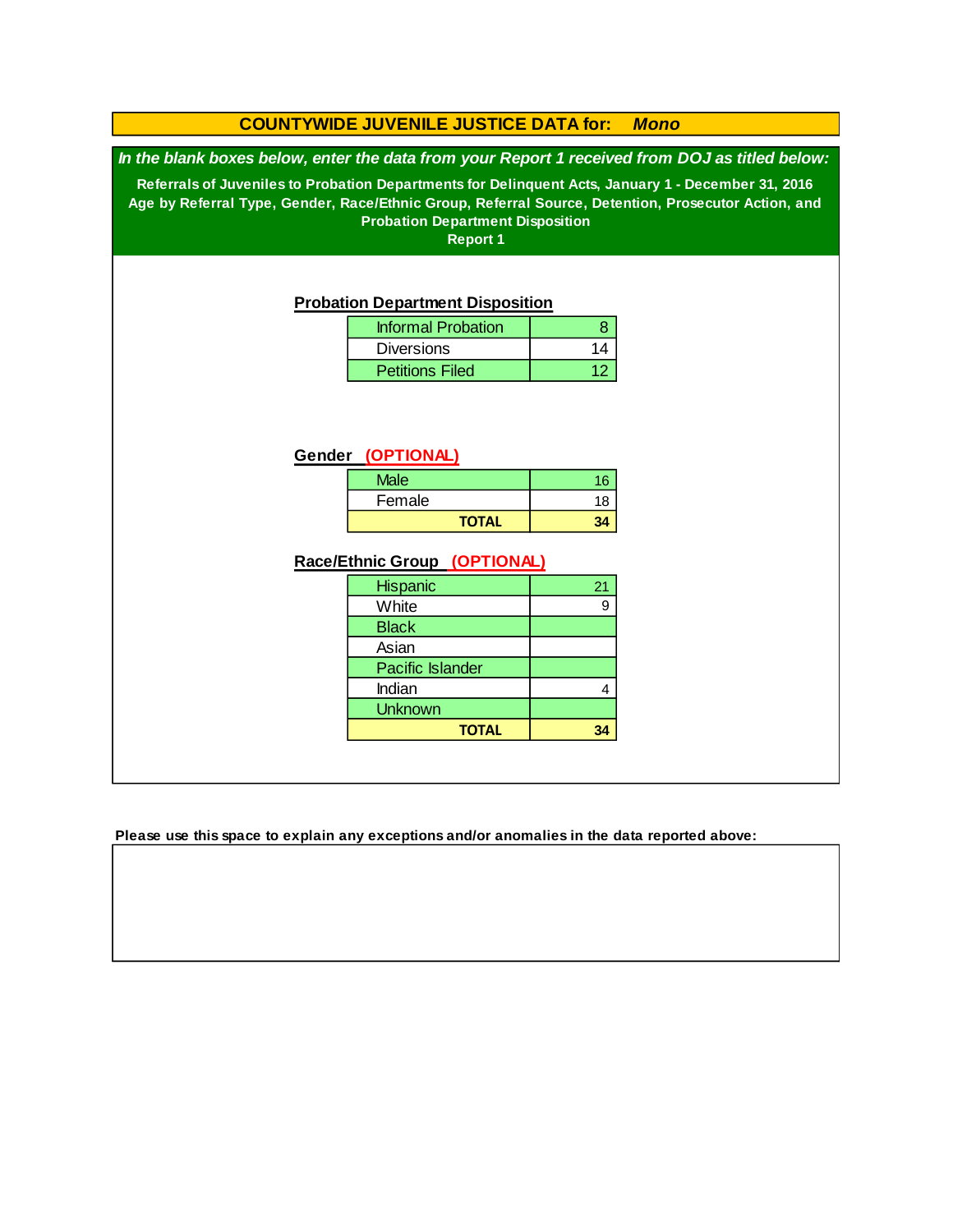|                                                                                                                                                                                                                                                                                                                                                 | <b>COUNTYWIDE JUVENILE JUSTICE DATA for:</b><br><b>Mono</b> |              |                |  |  |
|-------------------------------------------------------------------------------------------------------------------------------------------------------------------------------------------------------------------------------------------------------------------------------------------------------------------------------------------------|-------------------------------------------------------------|--------------|----------------|--|--|
| In the blank boxes below, enter the data from your Report 3 received from DOJ as titled below:<br>Juvenile Court Dispositions Resulting From Petitions for Delinquesnt Acts, January 1 - December 31, 2016<br>Age by Petition Type, Sex, Race/Ethnic Group, Defense Representation, Court Disposition and Wardship Placement<br><b>Report 3</b> |                                                             |              |                |  |  |
| <b>Petition Type</b>                                                                                                                                                                                                                                                                                                                            |                                                             |              |                |  |  |
|                                                                                                                                                                                                                                                                                                                                                 | <b>New</b>                                                  |              | 3              |  |  |
|                                                                                                                                                                                                                                                                                                                                                 | Subsequent                                                  |              |                |  |  |
|                                                                                                                                                                                                                                                                                                                                                 |                                                             | <b>TOTAL</b> | 3              |  |  |
| <b>Court Disposition</b>                                                                                                                                                                                                                                                                                                                        |                                                             |              |                |  |  |
|                                                                                                                                                                                                                                                                                                                                                 | <b>Informal Probation</b>                                   |              |                |  |  |
|                                                                                                                                                                                                                                                                                                                                                 | Non-Ward Probation                                          |              | 1              |  |  |
|                                                                                                                                                                                                                                                                                                                                                 | <b>Wardship Probation</b>                                   |              | 3              |  |  |
|                                                                                                                                                                                                                                                                                                                                                 | Diversion                                                   |              |                |  |  |
|                                                                                                                                                                                                                                                                                                                                                 | Deferred Entry of Judgement                                 |              |                |  |  |
|                                                                                                                                                                                                                                                                                                                                                 |                                                             |              |                |  |  |
|                                                                                                                                                                                                                                                                                                                                                 | <b>Wardship Placements</b>                                  |              |                |  |  |
|                                                                                                                                                                                                                                                                                                                                                 | <b>Own/Relative's Home</b>                                  |              |                |  |  |
|                                                                                                                                                                                                                                                                                                                                                 | Non-Secure County Facility                                  |              |                |  |  |
|                                                                                                                                                                                                                                                                                                                                                 | <b>Secure County Facility</b>                               |              |                |  |  |
|                                                                                                                                                                                                                                                                                                                                                 | Other Public Facility                                       |              |                |  |  |
|                                                                                                                                                                                                                                                                                                                                                 | <b>Other Private Facillity</b>                              |              |                |  |  |
|                                                                                                                                                                                                                                                                                                                                                 | Other                                                       |              |                |  |  |
|                                                                                                                                                                                                                                                                                                                                                 | California Youth Authority*                                 |              |                |  |  |
|                                                                                                                                                                                                                                                                                                                                                 |                                                             | <b>TOTAL</b> | 1              |  |  |
|                                                                                                                                                                                                                                                                                                                                                 | <b>Subsequent Actions</b>                                   |              |                |  |  |
|                                                                                                                                                                                                                                                                                                                                                 | <b>Technical Violations</b>                                 |              | 6 <sup>1</sup> |  |  |
|                                                                                                                                                                                                                                                                                                                                                 | Sex (OPTIONAL)                                              |              |                |  |  |
|                                                                                                                                                                                                                                                                                                                                                 | Male                                                        |              | 3              |  |  |
|                                                                                                                                                                                                                                                                                                                                                 | Female                                                      |              | 1              |  |  |
|                                                                                                                                                                                                                                                                                                                                                 |                                                             | <b>TOTAL</b> | 4              |  |  |
|                                                                                                                                                                                                                                                                                                                                                 |                                                             |              |                |  |  |
|                                                                                                                                                                                                                                                                                                                                                 | Race/Ethnic Group (OPTIONAL)                                |              |                |  |  |
|                                                                                                                                                                                                                                                                                                                                                 | Hispanic                                                    |              | $\overline{2}$ |  |  |
|                                                                                                                                                                                                                                                                                                                                                 | White                                                       |              | 1              |  |  |
|                                                                                                                                                                                                                                                                                                                                                 | <b>Black</b>                                                |              |                |  |  |
|                                                                                                                                                                                                                                                                                                                                                 | Asian                                                       |              |                |  |  |
|                                                                                                                                                                                                                                                                                                                                                 | Pacific Islander                                            |              |                |  |  |
|                                                                                                                                                                                                                                                                                                                                                 | Indian                                                      |              | 1              |  |  |
|                                                                                                                                                                                                                                                                                                                                                 | <b>Unknown</b>                                              |              |                |  |  |
|                                                                                                                                                                                                                                                                                                                                                 |                                                             | <b>TOTAL</b> | 4              |  |  |
|                                                                                                                                                                                                                                                                                                                                                 |                                                             |              |                |  |  |

**Please use this space to explain any exceptions and/or anomalies in the data reported above:** 

\* The JCPSS reports show "California Youth Authority," however it is now called the "Division of Juvenile Justice."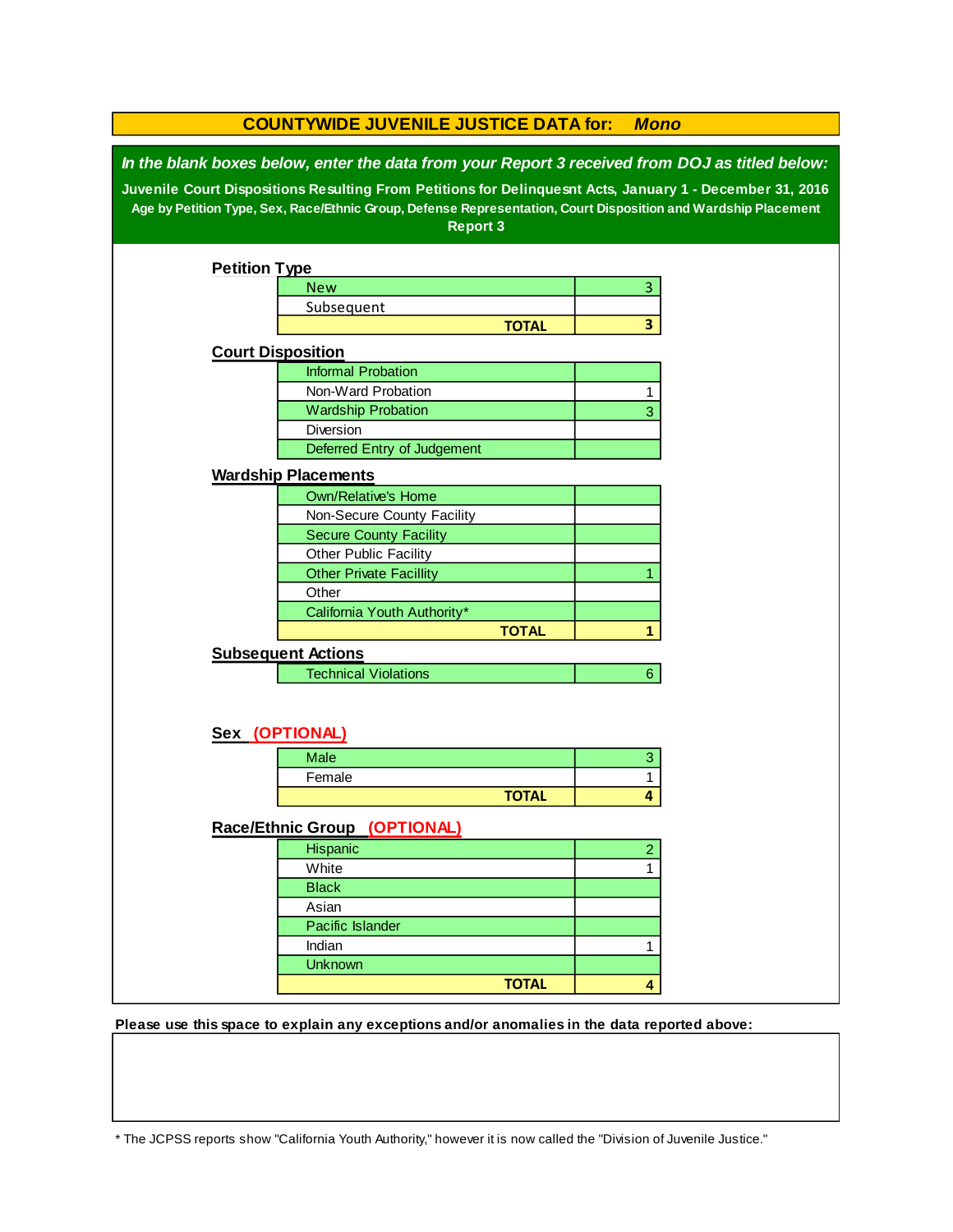|                                                                                                                                                                                | <b>COUNTYWIDE JUVENILE JUSTICE DATA for:</b> | <b>Mono</b> |  |  |  |
|--------------------------------------------------------------------------------------------------------------------------------------------------------------------------------|----------------------------------------------|-------------|--|--|--|
| In the blank boxes below, enter your juvenile arrest data from last year.<br>Arrest data by county can be found at:<br>https://openjustice.doj.ca.gov/crime-statistics/arrests |                                              |             |  |  |  |
| <b>Arrests</b>                                                                                                                                                                 |                                              |             |  |  |  |
|                                                                                                                                                                                | <b>Felony Arrests</b>                        | 3           |  |  |  |
|                                                                                                                                                                                | <b>Misdemeanor Arrests</b>                   | 36          |  |  |  |
|                                                                                                                                                                                | <b>Status Arrests</b>                        | 10          |  |  |  |
|                                                                                                                                                                                | <b>TOTAL</b>                                 | 49          |  |  |  |
|                                                                                                                                                                                | Gender (OPTIONAL)<br><b>Male</b><br>Female   | 21<br>29    |  |  |  |
|                                                                                                                                                                                | <b>TOTAL</b>                                 | 50          |  |  |  |
| Race/Ethnic Group (OPTIONAL)                                                                                                                                                   |                                              |             |  |  |  |
|                                                                                                                                                                                | <b>Black</b>                                 |             |  |  |  |
|                                                                                                                                                                                | White                                        | 19          |  |  |  |
|                                                                                                                                                                                | Hispanic                                     | 28          |  |  |  |
|                                                                                                                                                                                | Other                                        | 3           |  |  |  |
|                                                                                                                                                                                | <b>TOTAL</b>                                 | 50          |  |  |  |
|                                                                                                                                                                                |                                              |             |  |  |  |

**Please use this space to explain any exceptions and/or anomalies in the data reported above:**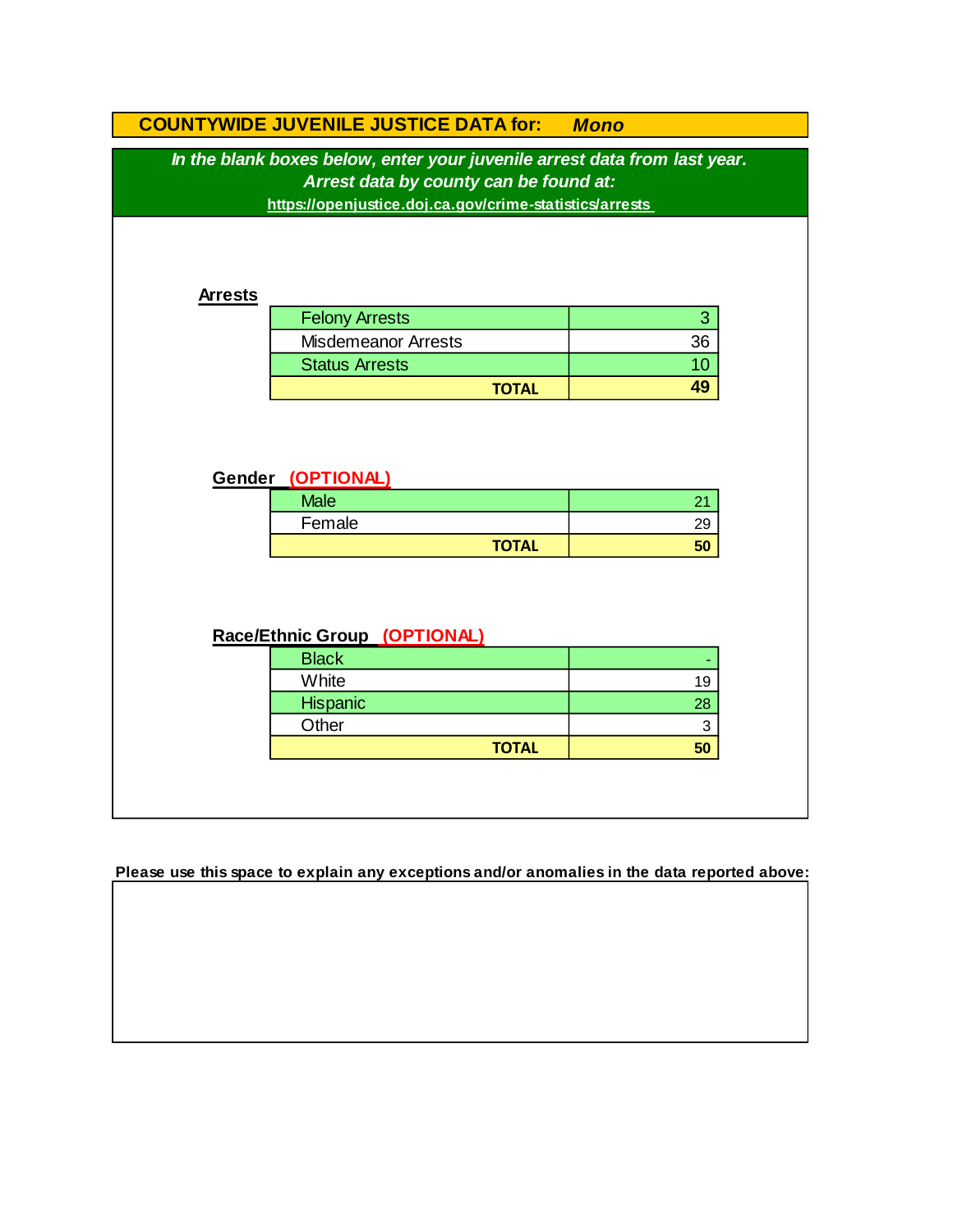## **ANALYSIS OF COUNTYWIDE TREND DATA for:** *Mono*

## **Government Code Section 30061(b)(4)(C)(iv) & WIC Section 1961(c)(3)**

Provide <sup>a</sup> summary description or analysis, based on available information, of how the programs, placements, services, strategies or system enhancements funded by JJCPA-YOBG have, or may have, contributed to, or influenced, the juvenile justice data trends identified in this report.

The data provided shows that there is still a high number of minority youth who are having contact with law enforcement and the justice system. The majority of the arrests reported are misdemeanors for instances of petty theft, disturbing the peace, and vandalism. In addition, the increase in status offenders is a reflection of the collaboration between the schools and different agencies involved in Student Attendance Review Board. The data also reflects an increase in females. Until we learn more about this non-normative variable we will be able to better explain. Lastly, there has been an increasing number of youth are are dealt with informally. Mono County, as indicated in the Expenditure Details, will continue to invest in diversion and informal programs while ensuring detention alternatives continue to be employed.

Of concern is the number of minority contact in referrals from the schools. This could be a result of an increase of minorities in our communities but as of yet, the population report of ethnicity appears to be low as reported by California. Mono County is currently in its fourth year of the Title II Racial and Ethnic Disparity Grant. We have been efforting to address disparities and avert youth from the criminal justice system. It is our hope to continue to work on this complex goal and attend multiple trainings in order to specifical identify and address any variables affecting disparity.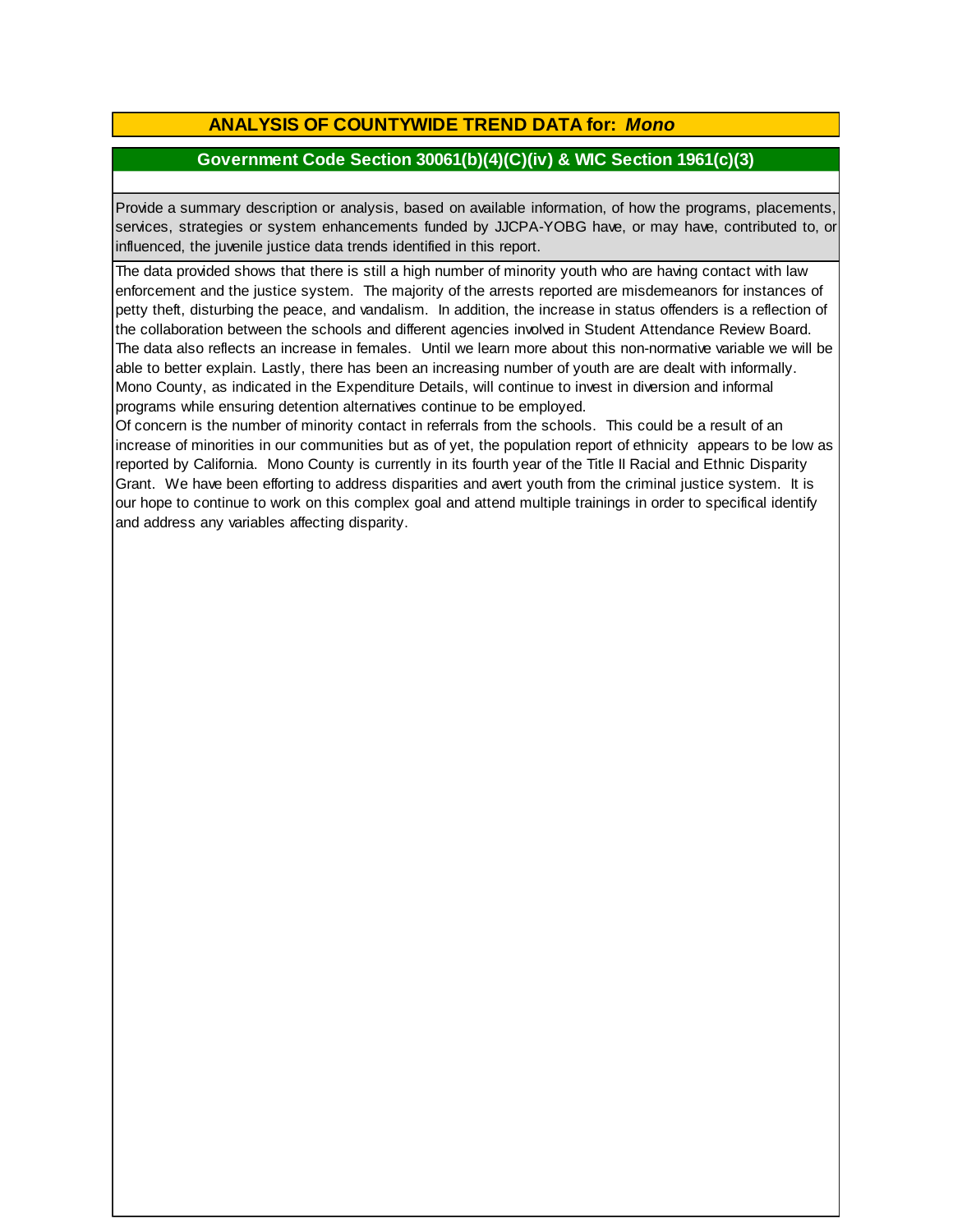Use the template(s) below to report the programs, placements, services, strategies, and/or system enhancements you funded in the preceding fiscal year. Use <sup>a</sup> separate template for each program, placement, service, strategy, or system enhancement that was supported with JJCPA and/or YOBG funds. If you need more templates than provided, copy and paste additional templates below the last Accounting of Expenditures template.

Start by indicating the name of the first program, placement, service, strategy, or system enhancement that was funded with JJCPA and/or YOBG funds last year. Next indicate the expenditure category using the drop down list provided in the Expenditure Category portion on each of the templates.

|                    | Code | <b>Expenditure Category</b>             | Code           | <b>Expenditure Category</b>                   |
|--------------------|------|-----------------------------------------|----------------|-----------------------------------------------|
| <b>Placements</b>  | 1    | Juvenile Hall                           | 5              | <b>Private Residential Care</b>               |
|                    | 2    | Ranch                                   | 6              | Home on Probation                             |
|                    | 3    | Camp                                    | $\overline{7}$ | Other Placement                               |
|                    | 4    | Other Secure/Semi-Secure Rehab Facility |                |                                               |
|                    | Code | <b>Expenditure Category</b>             | Code           | <b>Expenditure Category</b>                   |
| <b>Direct</b>      | 8    | Alcohol and Drug Treatment              | 26             | Life/Independent Living Skills                |
| <b>Services</b>    | 9    | <b>After School Services</b>            |                | Training/Education                            |
|                    | 10   | Aggression Replacement Therapy          | 27             | Individual Mental Health Counseling           |
|                    | 11   | Anger Management Counseling/Treatment   | 28             | Mental Health Screening                       |
|                    | 12   | Development of Case Plan                | 29             | Mentoring                                     |
|                    | 13   | <b>Community Service</b>                | 30             | Monetary Incentives                           |
|                    | 14   | Day or Evening Treatment Program        | 31             | Parenting Education                           |
|                    | 15   | Detention Assessment(s)                 | 32             | Pro-Social Skills Training                    |
|                    | 16   | <b>Electronic Monitoring</b>            | 33             | <b>Recreational Activities</b>                |
|                    | 17   | <b>Family Counseling</b>                | 34             | Re-Entry or Aftercare Services                |
|                    | 18   | <b>Functional Family Therapy</b>        | 35             | Restitution                                   |
|                    | 19   | Gang Intervention                       | 36             | Restorative Justice                           |
|                    | 20   | Gender Specific Programming for Girls   | 37             | Risk and/or Needs Assessment                  |
|                    | 21   | Gender Specific Programming for Boys    | 38             | <b>Special Education Services</b>             |
|                    | 22   | <b>Group Counseling</b>                 | 39             | Substance Abuse Screening                     |
|                    | 23   | Intensive Probation Supervision         | 40             | <b>Transitional Living Services/Placement</b> |
|                    | 24   | Job Placement                           | 41             | Tutoring                                      |
|                    | 25   | Job Readiness Training                  | 42             | Vocational Training                           |
|                    |      |                                         | 43             | <b>Other Direct Service</b>                   |
|                    | Code | <b>Expenditure Category</b>             | Code           | <b>Expenditure Category</b>                   |
| Capacity           | 44   | Staff Training/Professional Development | 48             | <b>Contract Services</b>                      |
| Building/          | 45   | <b>Staff Salaries/Benefits</b>          | 49             | <b>Other Procurements</b>                     |
| <b>Maintenance</b> | 46   | Capital Improvements                    | 50             | Other                                         |
| <b>Activities</b>  | 47   | Equipment                               |                |                                               |

### **List of Expenditure Categories and Associated Numerical Codes**

For each program, placement, service, strategy, or system enhancement, record actual expenditure details for the preceding fiscal year. Expenditures will be categorized as coming from one or more of three funding sources - JJCPA funds, YOBG funds, and other funding sources (local, federal, other state, private, etc.). Be sure to report all JJCPA and YOBG expenditures for the preceding fiscal year irrespective of the fiscal year during which the funds were allocated. Definitions of the budget line items are provided on the next page.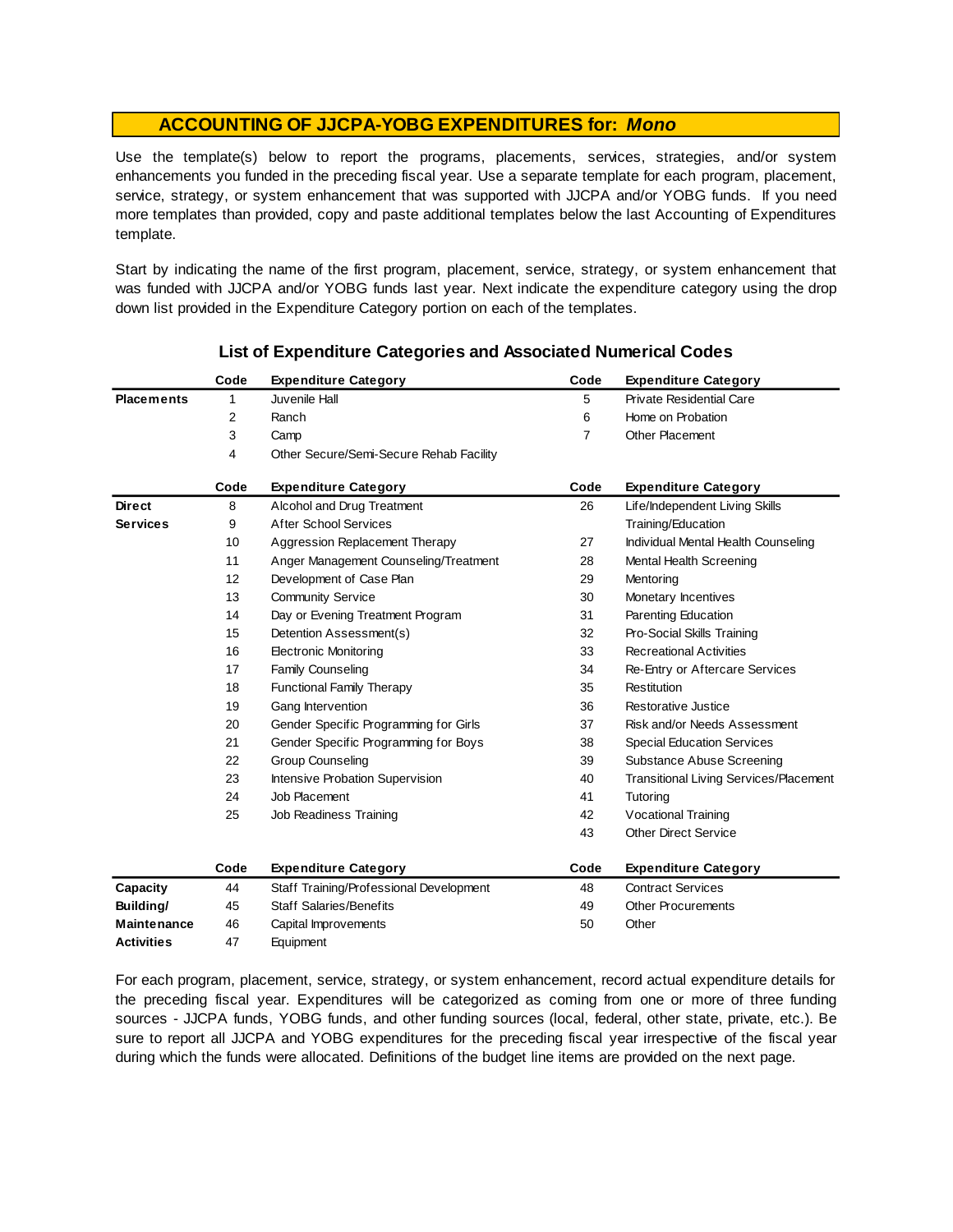**Salaries and Benefits** includes all expenditures related to paying the salaries and benefits of county probation (or other county department) employees who were directly involved in grant-related activities.

**Services and Supplies** includes expenditures for services and supplies necessary for the operation of the project (e.g., lease payments for vehicles and/or office space, office supplies) and/or services provided to participants and/or family members as part of the project's design (e.g., basic necessities such as food, clothing, transportation, and shelter/housing; and related costs).

**Professional Services** includes all services provided by individuals and agencies with whom the County contracts. The county is responsible for reimbursing every contracted individual/agency.

**Community-Based Organizations (CBO)** includes all expenditures for services received from CBO's. *NOTE* : *I f you use JJCPA and/or YOBG funds t o contract with <sup>a</sup> CBO, report that expenditure on this line item rather than on the Professional Services line item.*

**Fixed Assets/Equipment** includes items such as vehicles and equipment needed to implement and/or operate the program, placement, service, etc. (e.g., computer and other office equipment including furniture).

**Administrative Overhead** includes all costs associated with administration of the program, placement, service, strategy, and/or system enhancement being supported by JJCPA and/or YOBG funds.

Use the space below the budget detail to provide a narrative description for each program, placement, service, strategy, and/or system enhancement that was funded last year. *To do so, double click on the response box provided for this purpose.* 

Repeat this process as many times as needed to fully account for all programs, placements, services, strategies, and systems enhancements that were funded with JJCPA and/or YOBG during the last fiscal year. Keep in mind that this full report will be posted on the BSCC website in accordance with state law.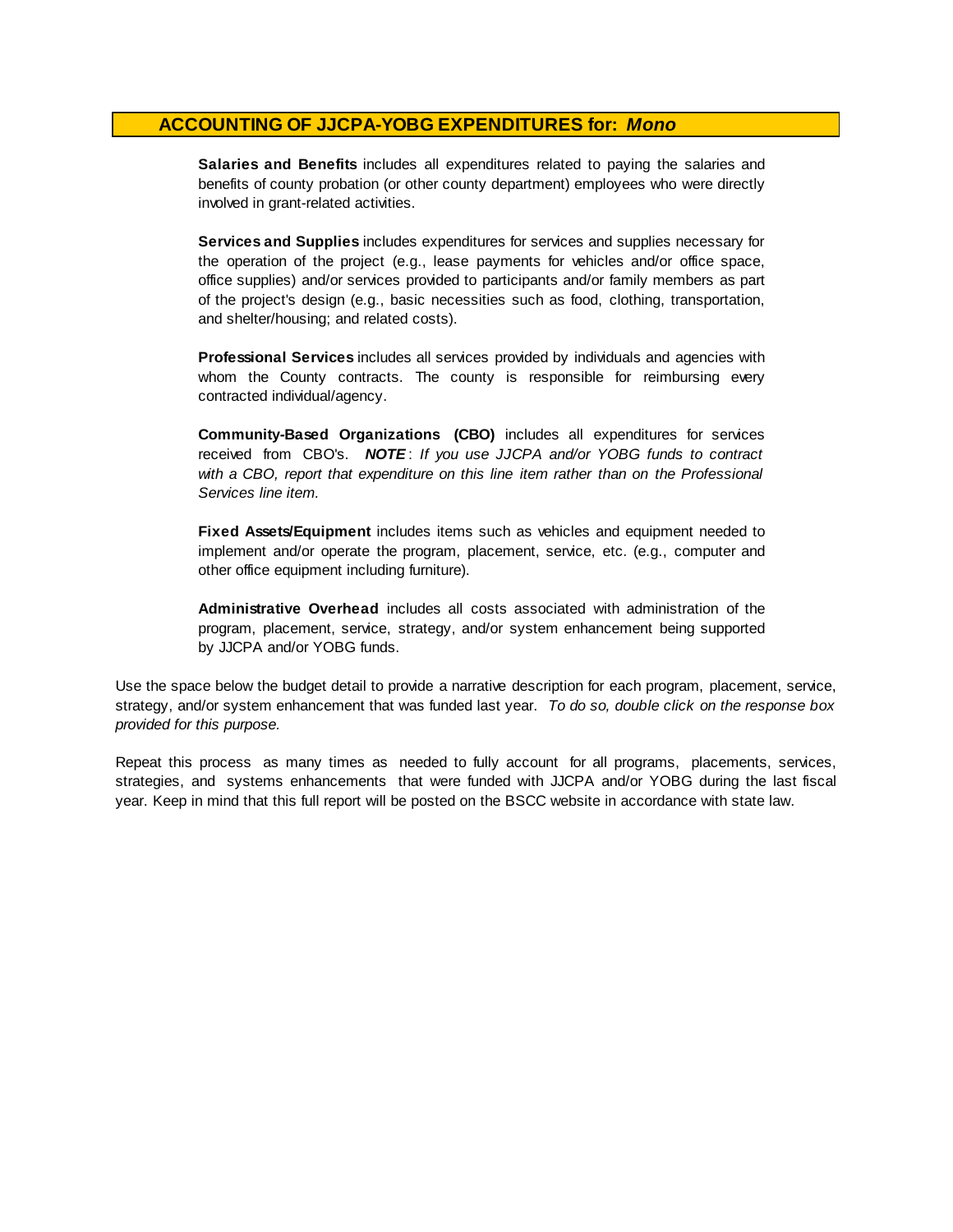| 1. Program, Placement, Service, Strategy, or System Enhancement                                                                                                                                                                                                                                                                                                                                                                                                                                                                                                                          |                                       |                       |            |                               |  |
|------------------------------------------------------------------------------------------------------------------------------------------------------------------------------------------------------------------------------------------------------------------------------------------------------------------------------------------------------------------------------------------------------------------------------------------------------------------------------------------------------------------------------------------------------------------------------------------|---------------------------------------|-----------------------|------------|-------------------------------|--|
| Name of program, placement, service,                                                                                                                                                                                                                                                                                                                                                                                                                                                                                                                                                     |                                       |                       |            |                               |  |
| strategy or system enhancement:                                                                                                                                                                                                                                                                                                                                                                                                                                                                                                                                                          | Support and Care - Detention Services |                       |            |                               |  |
| <b>Expenditure Category:</b>                                                                                                                                                                                                                                                                                                                                                                                                                                                                                                                                                             | Other Placement                       |                       |            |                               |  |
|                                                                                                                                                                                                                                                                                                                                                                                                                                                                                                                                                                                          | <b>JJCPA Funds</b>                    |                       | YOBG Funds | All Other Funds<br>(Optional) |  |
| Salaries & Benefits:                                                                                                                                                                                                                                                                                                                                                                                                                                                                                                                                                                     |                                       | $\boldsymbol{\theta}$ | 15,500     |                               |  |
| Services & Supplies:                                                                                                                                                                                                                                                                                                                                                                                                                                                                                                                                                                     |                                       | \$                    | 7,377      |                               |  |
| <b>Professional Services:</b>                                                                                                                                                                                                                                                                                                                                                                                                                                                                                                                                                            |                                       | \$                    | 6,500      |                               |  |
| <b>Community Based Organizations:</b>                                                                                                                                                                                                                                                                                                                                                                                                                                                                                                                                                    |                                       |                       |            |                               |  |
| <b>Fixed Assets/Equipment:</b>                                                                                                                                                                                                                                                                                                                                                                                                                                                                                                                                                           |                                       |                       |            |                               |  |
| Administrative Overhead:                                                                                                                                                                                                                                                                                                                                                                                                                                                                                                                                                                 |                                       |                       |            |                               |  |
| Other Expenditures (List Below):                                                                                                                                                                                                                                                                                                                                                                                                                                                                                                                                                         |                                       |                       |            |                               |  |
|                                                                                                                                                                                                                                                                                                                                                                                                                                                                                                                                                                                          |                                       |                       |            |                               |  |
|                                                                                                                                                                                                                                                                                                                                                                                                                                                                                                                                                                                          |                                       |                       |            |                               |  |
|                                                                                                                                                                                                                                                                                                                                                                                                                                                                                                                                                                                          |                                       |                       |            |                               |  |
| <b>TOTAL: \$</b>                                                                                                                                                                                                                                                                                                                                                                                                                                                                                                                                                                         |                                       | \$                    | 29,377     | \$                            |  |
| Provide a description of the program, placement, service, strategy or system enhancement that was funded                                                                                                                                                                                                                                                                                                                                                                                                                                                                                 |                                       |                       |            |                               |  |
| with JJCPA and/or YOBG funds in the preceding fiscal year. For example, you might want to include                                                                                                                                                                                                                                                                                                                                                                                                                                                                                        |                                       |                       |            |                               |  |
| information on the types of youth served, prevention services you provided, your accomplishments, any                                                                                                                                                                                                                                                                                                                                                                                                                                                                                    |                                       |                       |            |                               |  |
| barriers encountered, and what specifically JJCPA and/or YOBG funds paid for.                                                                                                                                                                                                                                                                                                                                                                                                                                                                                                            |                                       |                       |            |                               |  |
| El Dorado Youth Facility is Mono County's contracted facility. For the budget year, two youth were briefly                                                                                                                                                                                                                                                                                                                                                                                                                                                                               |                                       |                       |            |                               |  |
| detained (ethnicities: 1 - Causcasian and 1- Hispanic) and later placed in treatment due to their needs. El<br>Dorado provides a safe, caring environment for youth. Expenditures in this category includes direct cost of<br>detainment bed (\$90/day), psychological evaluation, and salary for employees involved with youth detainment<br>(travel, court appearance, staff reviews, etc). Mono currently uses the Detention Risk Inventory Assessment<br>when law enforcement is requesting detainment. This valid and reliable assessment has reduced detainments<br>significantly. |                                       |                       |            |                               |  |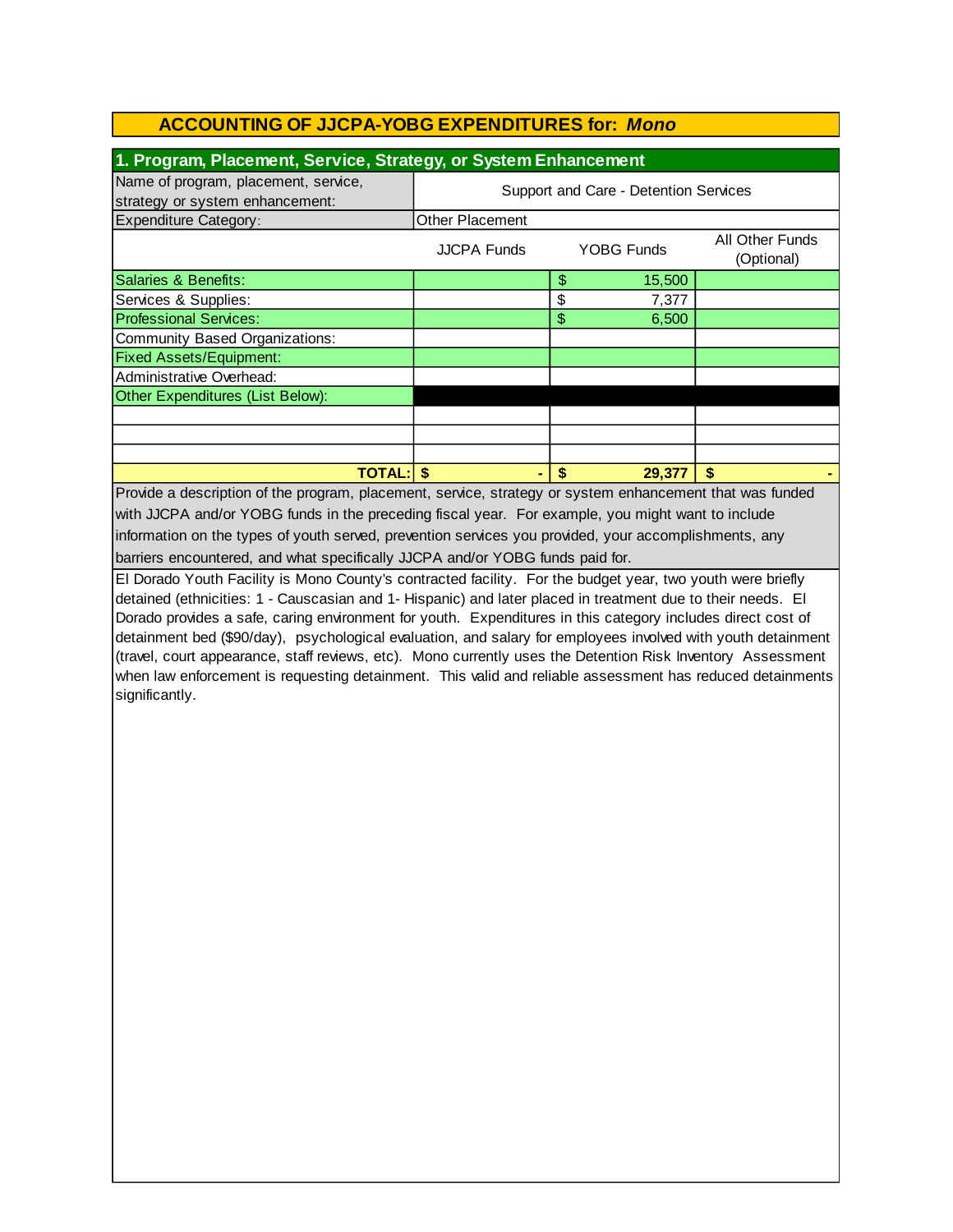| 2. Program, Placement, Service, Strategy, or System Enhancement                                              |                                                                   |           |               |  |  |  |  |
|--------------------------------------------------------------------------------------------------------------|-------------------------------------------------------------------|-----------|---------------|--|--|--|--|
| Name of program, placement, service,<br>strategy or system enhancement:                                      | <b>Electronic Monitoring</b>                                      |           |               |  |  |  |  |
| <b>Expenditure Category:</b>                                                                                 | <b>Electronic Monitoring</b>                                      |           |               |  |  |  |  |
|                                                                                                              | All Other Funds<br>YOBG Funds<br><b>JJCPA Funds</b><br>(Optional) |           |               |  |  |  |  |
| Salaries & Benefits:                                                                                         |                                                                   |           |               |  |  |  |  |
| Services & Supplies:                                                                                         |                                                                   |           |               |  |  |  |  |
| <b>Professional Services:</b>                                                                                |                                                                   | \$<br>659 |               |  |  |  |  |
| <b>Community Based Organizations:</b>                                                                        |                                                                   |           |               |  |  |  |  |
| <b>Fixed Assets/Equipment:</b>                                                                               |                                                                   |           |               |  |  |  |  |
| Administrative Overhead:                                                                                     |                                                                   |           |               |  |  |  |  |
| Other Expenditures (List Below):                                                                             |                                                                   |           |               |  |  |  |  |
|                                                                                                              |                                                                   |           |               |  |  |  |  |
|                                                                                                              |                                                                   |           |               |  |  |  |  |
|                                                                                                              |                                                                   |           |               |  |  |  |  |
| <b>TOTAL: \$</b>                                                                                             |                                                                   | \$<br>659 | $\mathbf{\$}$ |  |  |  |  |
| Provide a description of the program, placement, service, strategy or system enhancement that was funded     |                                                                   |           |               |  |  |  |  |
| with JJCPA and/or YOBG funds in the preceding fiscal year. For example, you might want to include            |                                                                   |           |               |  |  |  |  |
| information on the types of youth served, prevention services you provided, your accomplishments, any        |                                                                   |           |               |  |  |  |  |
| barriers encountered, and what specifically JJCPA and/or YOBG funds paid for.                                |                                                                   |           |               |  |  |  |  |
| Electronic monitoring (GPS and/or Soberlink) maintains youth within the community where they may continue    |                                                                   |           |               |  |  |  |  |
| to work, attend school, be with family, and attend services. Electronic Monitoring assists with reducing the |                                                                   |           |               |  |  |  |  |
| number of youth detained. Funds paid were to the company contracted to provide this service.                 |                                                                   |           |               |  |  |  |  |
|                                                                                                              |                                                                   |           |               |  |  |  |  |
|                                                                                                              |                                                                   |           |               |  |  |  |  |
|                                                                                                              |                                                                   |           |               |  |  |  |  |
|                                                                                                              |                                                                   |           |               |  |  |  |  |
|                                                                                                              |                                                                   |           |               |  |  |  |  |
|                                                                                                              |                                                                   |           |               |  |  |  |  |
|                                                                                                              |                                                                   |           |               |  |  |  |  |
|                                                                                                              |                                                                   |           |               |  |  |  |  |
|                                                                                                              |                                                                   |           |               |  |  |  |  |
|                                                                                                              |                                                                   |           |               |  |  |  |  |
|                                                                                                              |                                                                   |           |               |  |  |  |  |
|                                                                                                              |                                                                   |           |               |  |  |  |  |
|                                                                                                              |                                                                   |           |               |  |  |  |  |
|                                                                                                              |                                                                   |           |               |  |  |  |  |
|                                                                                                              |                                                                   |           |               |  |  |  |  |
|                                                                                                              |                                                                   |           |               |  |  |  |  |
|                                                                                                              |                                                                   |           |               |  |  |  |  |
|                                                                                                              |                                                                   |           |               |  |  |  |  |
|                                                                                                              |                                                                   |           |               |  |  |  |  |
|                                                                                                              |                                                                   |           |               |  |  |  |  |
|                                                                                                              |                                                                   |           |               |  |  |  |  |
|                                                                                                              |                                                                   |           |               |  |  |  |  |
|                                                                                                              |                                                                   |           |               |  |  |  |  |
|                                                                                                              |                                                                   |           |               |  |  |  |  |
|                                                                                                              |                                                                   |           |               |  |  |  |  |
|                                                                                                              |                                                                   |           |               |  |  |  |  |
|                                                                                                              |                                                                   |           |               |  |  |  |  |
|                                                                                                              |                                                                   |           |               |  |  |  |  |
|                                                                                                              |                                                                   |           |               |  |  |  |  |
|                                                                                                              |                                                                   |           |               |  |  |  |  |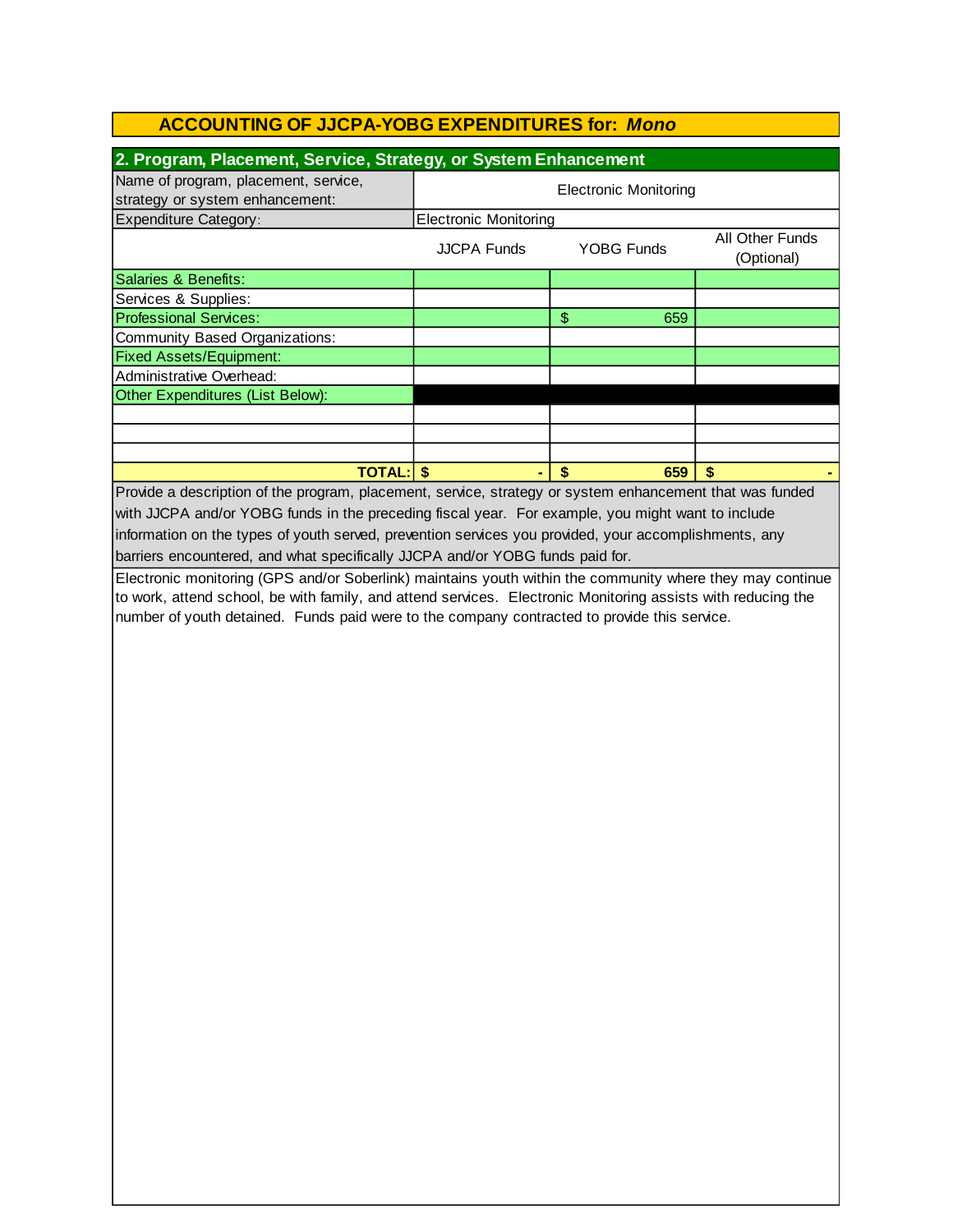| 3. Program, Placement, Service, Strategy, or System Enhancement         |                                    |                   |                 |  |  |  |
|-------------------------------------------------------------------------|------------------------------------|-------------------|-----------------|--|--|--|
| Name of program, placement, service,<br>strategy or system enhancement: | Community and US Forest Trail Crew |                   |                 |  |  |  |
| <b>Expenditure Category:</b>                                            | <b>Community Service</b>           |                   |                 |  |  |  |
|                                                                         | <b>JJCPA Funds</b>                 | <b>YOBG Funds</b> | All Other Funds |  |  |  |
| Salaries & Benefits:                                                    |                                    |                   |                 |  |  |  |
| Services & Supplies:                                                    | \$<br>827                          |                   |                 |  |  |  |
| <b>Professional Services:</b>                                           |                                    |                   |                 |  |  |  |
| Community Based Organizations:                                          |                                    |                   |                 |  |  |  |
| <b>Fixed Assets/Equipment:</b>                                          |                                    |                   |                 |  |  |  |
| Administrative Overhead:                                                |                                    |                   |                 |  |  |  |
| Other Expenditures (List Below):                                        |                                    |                   |                 |  |  |  |
|                                                                         |                                    |                   |                 |  |  |  |
|                                                                         |                                    |                   |                 |  |  |  |
|                                                                         |                                    |                   |                 |  |  |  |
| <b>TOTAL: S</b><br>827<br>S                                             |                                    |                   |                 |  |  |  |

barriers encountered, and what specifically JJCPA and/or YOBG funds paid for. information on the types of youth served, prevention services you provided, your accomplishments, any Provide a description of the program, placement, service, strategy or system enhancement that was funded with JJCPA and/or YOBG funds in the preceding fiscal year. For example, you might want to include

The Trail Crew is an excellent opportunity for youth that live in Mono County. They work, along with the US Forest employees, in areas that require cleaning such as trails, downed brush and tree limbs to reduce fire hazard, clean up of campgrounds for safety and to learn about the environment fauna where athey are working. Crew members learn about botany and zoology as well as Native American culture historically and currently. Along with Trail Crews, work crews assist with clean up of Fire Stations and equipment. Youth have the opportunity to work at the rate of minimum wage so they may reimburse victims through restitution. Some youth are too young to work in the community whereupon this program is an opportunity to make a victim whole. Funds paid for safety equipment and tools.